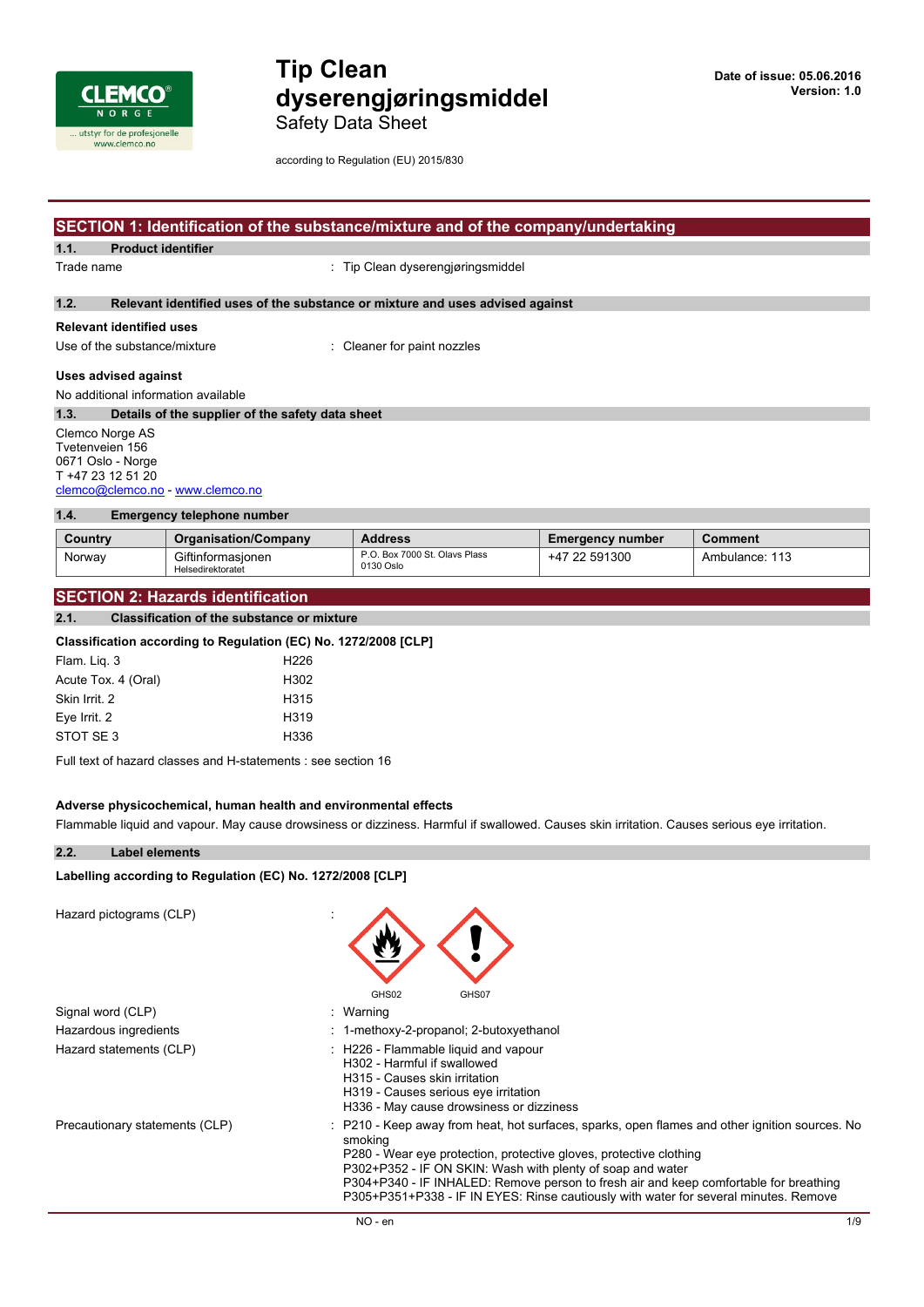Safety Data Sheet

according to Regulation (EU) 2015/830

contact lenses, if present and easy to do. Continue rinsing P312 - Call a doctor if you feel unwell

#### **2.3. Other hazards**

This substance/mixture does not meet the PBT criteria of REACH regulation, annex XIII This substance/mixture does not meet the vPvB criteria of REACH regulation, annex XIII

#### **SECTION 3: Composition/information on ingredients**

**3.1. Substance**

Not applicable

#### **3.2. Mixture**

| <b>Name</b>                                                                            | <b>Product identifier</b>                                         | $\frac{9}{6}$ | <b>Classification according to</b><br><b>Regulation (EC) No.</b><br>1272/2008 [CLP]                                                                 |  |
|----------------------------------------------------------------------------------------|-------------------------------------------------------------------|---------------|-----------------------------------------------------------------------------------------------------------------------------------------------------|--|
| 1-methoxy-2-propanol                                                                   | (CAS No) 107-98-2<br>(EC no) 203-539-1<br>(Index no) 603-064-00-3 | $50 - 80$     | Flam. Lig. 3, H226<br>STOT SE 3, H336                                                                                                               |  |
| 2-butoxyethanol                                                                        | (CAS No) 111-76-2<br>(EC no) 203-905-0<br>(Index no) 603-014-00-0 | $25 - 50$     | Acute Tox. 4 (Oral), H302<br>Acute Tox. 4 (Dermal), H312<br>Acute Tox. 4 (Inhalation: vapour),<br>H332<br>Skin Irrit. 2, H315<br>Eye Irrit. 2, H319 |  |
| 4-hydroxy-4-methylpentan-2-one                                                         | (CAS No) 123-42-2<br>(EC no) 204-626-7<br>(Index no) 603-016-00-1 | $3 - 7$       | Eye Irrit. 2, H319                                                                                                                                  |  |
| N-methyl-2-pyrrolidone<br>substance listed as REACH Candidate (1-Methyl-2-pyrrolidone) | (CAS No) 872-50-4<br>(EC no) 212-828-1<br>(Index no) 606-021-00-7 | $3 - 5$       | Repr. 1B, H360D<br>Eye Irrit. 2, H319<br>STOT SE 3, H335<br>Skin Irrit. 2, H315                                                                     |  |
| <b>Specific concentration limits:</b>                                                  |                                                                   |               |                                                                                                                                                     |  |
| <b>Name</b>                                                                            | <b>Product identifier</b>                                         |               | <b>Specific concentration limits</b>                                                                                                                |  |

| name                           | TVUUVL IUVIILIIIVI                                                | <b>ODGUING CONGENTERNO IN INITIA</b>                     |
|--------------------------------|-------------------------------------------------------------------|----------------------------------------------------------|
| 4-hydroxy-4-methylpentan-2-one | (CAS No) 123-42-2<br>(EC no) 204-626-7<br>(Index no) 603-016-00-1 | (C >= 10) Eye Irrit. 2, H319                             |
| N-methyl-2-pyrrolidone         | (CAS No) 872-50-4<br>(EC no) 212-828-1<br>(Index no) 606-021-00-7 | $(C \ge 5)$ Repr. 1B, H360D<br>(C >= 10) STOT SE 3, H335 |

Full text of H-statements: see section 16

|      | <b>SECTION 4: First aid measures</b>                        |                                                                                                                                                            |
|------|-------------------------------------------------------------|------------------------------------------------------------------------------------------------------------------------------------------------------------|
| 4.1. | Description of first aid measures                           |                                                                                                                                                            |
|      | First-aid measures general                                  | : In case of doubt or persistent symptoms, consult always a physician. Emergency tenephone<br>number, see section 1.4.                                     |
|      | First-aid measures after inhalation                         | : Remove person to fresh air and keep comfortable for breathing. Get medical advice/attention if<br>you feel unwell.                                       |
|      | First-aid measures after skin contact                       | : Wash skin with soap and water. Remove/Take off immediately all contaminated clothing. If skin<br>irritation occurs: Get medical advice/attention.        |
|      | First-aid measures after eye contact                        | : Flush with lukewarm water for 15 minutes. Remove contact lenses, if present and easy to do. If<br>eye irritation persists: Get medical advice/attention. |
|      | First-aid measures after ingestion                          | : Rinse mouth. Drink plenty of water. Do not induce vomiting. Obtain emergency medical<br>attention.                                                       |
| 4.2. | Most important symptoms and effects, both acute and delayed |                                                                                                                                                            |
|      | Symptoms/injuries after inhalation                          | : May cause drowsiness or dizziness. Headache.                                                                                                             |
|      | Symptoms/injuries after skin contact                        | : Irritation.                                                                                                                                              |
|      | Symptoms/injuries after eye contact                         | : Eye irritation. Redness, pain. Tears.                                                                                                                    |
|      | Symptoms/injuries after ingestion                           | : Ingestion may cause nausea, vomiting and diarrhea.                                                                                                       |
| 4.3. |                                                             | Indication of any immediate medical attention and special treatment needed                                                                                 |

Treat symptomatically. Symptoms may be delayed. Observe for 48 hours.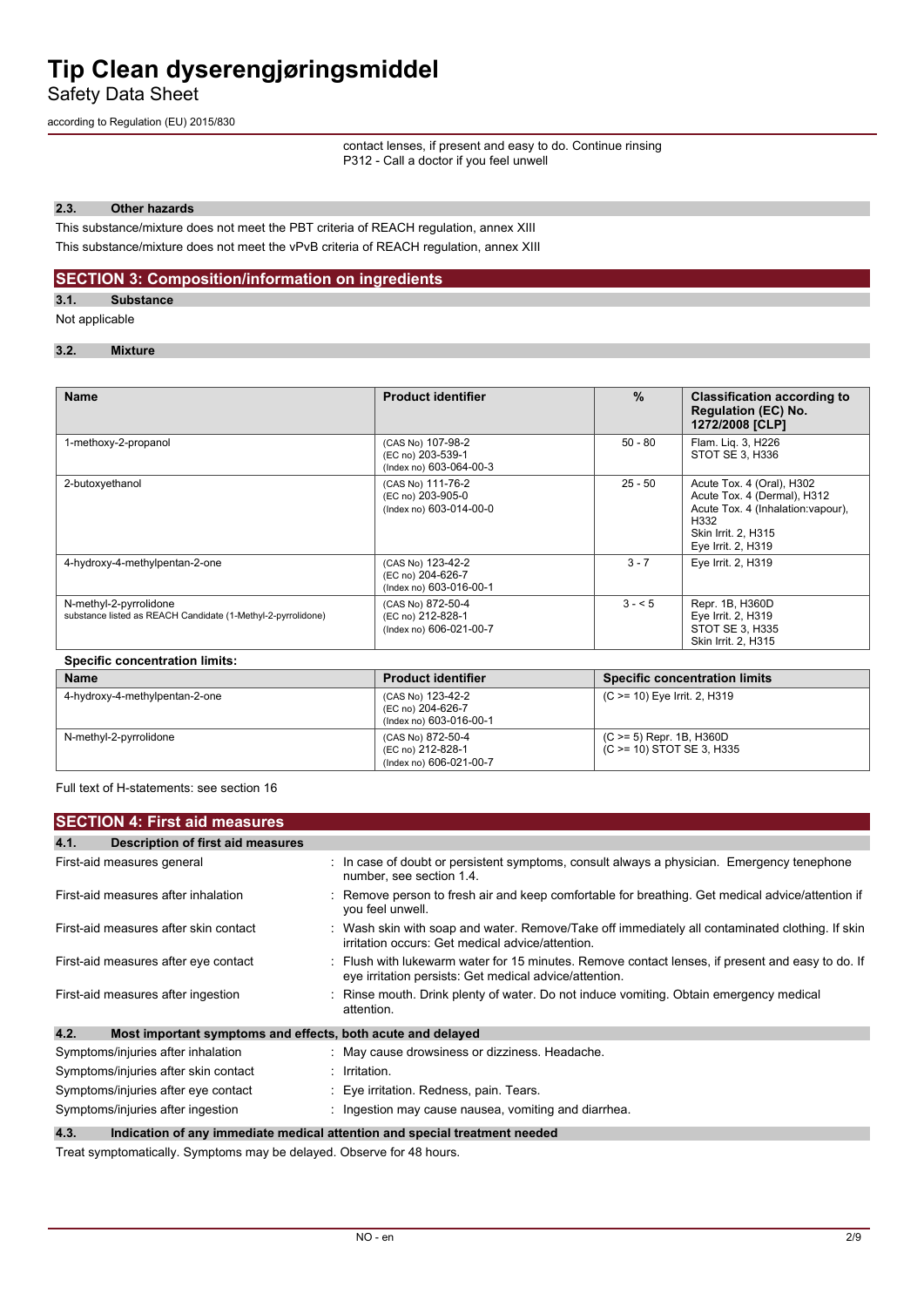Safety Data Sheet

according to Regulation (EU) 2015/830

| <b>SECTION 5: Firefighting measures</b>                                     |                                                                                                                                                                                                                                                                                                                                                                                                                                   |
|-----------------------------------------------------------------------------|-----------------------------------------------------------------------------------------------------------------------------------------------------------------------------------------------------------------------------------------------------------------------------------------------------------------------------------------------------------------------------------------------------------------------------------|
| <b>Extinguishing media</b><br>5.1.                                          |                                                                                                                                                                                                                                                                                                                                                                                                                                   |
| Suitable extinguishing media                                                | : Water spray. Dry powder. Carbon dioxide. For large fire : Use water spray, fog or alcohol-<br>resistant foam.                                                                                                                                                                                                                                                                                                                   |
| Unsuitable extinguishing media                                              | : Do not use straight streams.                                                                                                                                                                                                                                                                                                                                                                                                    |
| 5.2.<br>Special hazards arising from the substance or mixture               |                                                                                                                                                                                                                                                                                                                                                                                                                                   |
| Fire hazard                                                                 | : Flammable liquid and vapour. Vapour could form explosive mixture with air.                                                                                                                                                                                                                                                                                                                                                      |
| Hazardous decomposition products in case of<br>fire                         | : May include: Nitrogen oxides. Carbon oxides (CO, CO2). Toxic fumes.                                                                                                                                                                                                                                                                                                                                                             |
| 5.3.<br><b>Advice for firefighters</b>                                      |                                                                                                                                                                                                                                                                                                                                                                                                                                   |
| Firefighting instructions                                                   | : Use water spray or fog for cooling exposed containers.                                                                                                                                                                                                                                                                                                                                                                          |
| Protection during firefighting                                              | : Wear a self-contained breathing apparatus (SCBA) and appropriate personal protective<br>equipment (PPE).                                                                                                                                                                                                                                                                                                                        |
| Other information                                                           | : Do not allow run-off from fire fighting to enter drains or water courses.                                                                                                                                                                                                                                                                                                                                                       |
| <b>SECTION 6: Accidental release measures</b>                               |                                                                                                                                                                                                                                                                                                                                                                                                                                   |
| Personal precautions, protective equipment and emergency procedures<br>6.1. |                                                                                                                                                                                                                                                                                                                                                                                                                                   |
| General measures                                                            | : Ventilate spillage area. Remove ignition sources. Evacuate unnecessary personnel. Use<br>personal protective equipment as required. Refer to section 8.                                                                                                                                                                                                                                                                         |
| 6.2.<br><b>Environmental precautions</b>                                    |                                                                                                                                                                                                                                                                                                                                                                                                                                   |
| Prevent entry to sewers and public waters.                                  |                                                                                                                                                                                                                                                                                                                                                                                                                                   |
| Methods and material for containment and cleaning up<br>6.3.                |                                                                                                                                                                                                                                                                                                                                                                                                                                   |
| Methods for cleaning up                                                     | : Take up liquid spill into absorbent material, e.g.: sand, earth, vermiculite.                                                                                                                                                                                                                                                                                                                                                   |
| Other information                                                           | Dispose of materials or solid residues at an authorized site. Refer to section 13.                                                                                                                                                                                                                                                                                                                                                |
| 6.4.<br><b>Reference to other sections</b>                                  |                                                                                                                                                                                                                                                                                                                                                                                                                                   |
| For further information refer to section 8 and 13.                          |                                                                                                                                                                                                                                                                                                                                                                                                                                   |
| <b>SECTION 7: Handling and storage</b>                                      |                                                                                                                                                                                                                                                                                                                                                                                                                                   |
| 7.1.<br><b>Precautions for safe handling</b>                                |                                                                                                                                                                                                                                                                                                                                                                                                                                   |
| Precautions for safe handling                                               | : Ensure good ventilation of the work station. Vapours are heavier than air and spread above<br>ground. Avoid breathing vapours, spray. Keep away from heat, hot surfaces, sparks, open<br>flames and other ignition sources. No smoking. Use only non-sparking tools. Take<br>precautionary measures against static discharge. Avoid contact with skin and eyes. Keep away<br>from heat and direct sunlight. Refer to section 8. |
| Hygiene measures                                                            | : Wash contaminated clothing before reuse. Do not eat, drink or smoke when using this product.<br>Always wash hands after handling the product.                                                                                                                                                                                                                                                                                   |
| 7.2.<br>Conditions for safe storage, including any incompatibilities        |                                                                                                                                                                                                                                                                                                                                                                                                                                   |
| Technical measures                                                          | : Ground/bond container and receiving equipment.                                                                                                                                                                                                                                                                                                                                                                                  |
| Storage conditions                                                          | Store in a well-ventilated place. Keep container tightly closed. Keep cool. Protect from sunlight.<br>Store in a dry place. Store in protected area to prevent accidental perforation. Keep only in<br>original container.                                                                                                                                                                                                        |
| Incompatible materials                                                      | Acids. Bases. Oxidation agents.                                                                                                                                                                                                                                                                                                                                                                                                   |
| Heat and ignition sources                                                   | : Keep away from sources of ignition.                                                                                                                                                                                                                                                                                                                                                                                             |
| 7.3.<br>Specific end use(s)                                                 |                                                                                                                                                                                                                                                                                                                                                                                                                                   |

No additional information available

### **SECTION 8: Exposure controls/personal protection**

### **8.1. Control parameters**

| 1-methoxy-2-propanol (107-98-2) |                                         |                       |  |  |
|---------------------------------|-----------------------------------------|-----------------------|--|--|
| Norway                          | Local name                              | 1-Metoksy-2-propanol  |  |  |
| Norway                          | Grenseverdier (AN) (mg/m <sup>3</sup> ) | 180 mg/m <sup>3</sup> |  |  |
| Norway                          | Grenseverdier (AN) (ppm)                | 50 ppm                |  |  |
| Norway                          | Merknader (NO)                          | H                     |  |  |
| 2-butoxyethanol (111-76-2)      |                                         |                       |  |  |
| Norway                          | Local name                              | 2-Butoksyetanol       |  |  |
| Norway                          | Grenseverdier (AN) (mg/m <sup>3</sup> ) | 50 mg/m <sup>3</sup>  |  |  |
| Norway                          | Grenseverdier (AN) (ppm)                | 10 ppm                |  |  |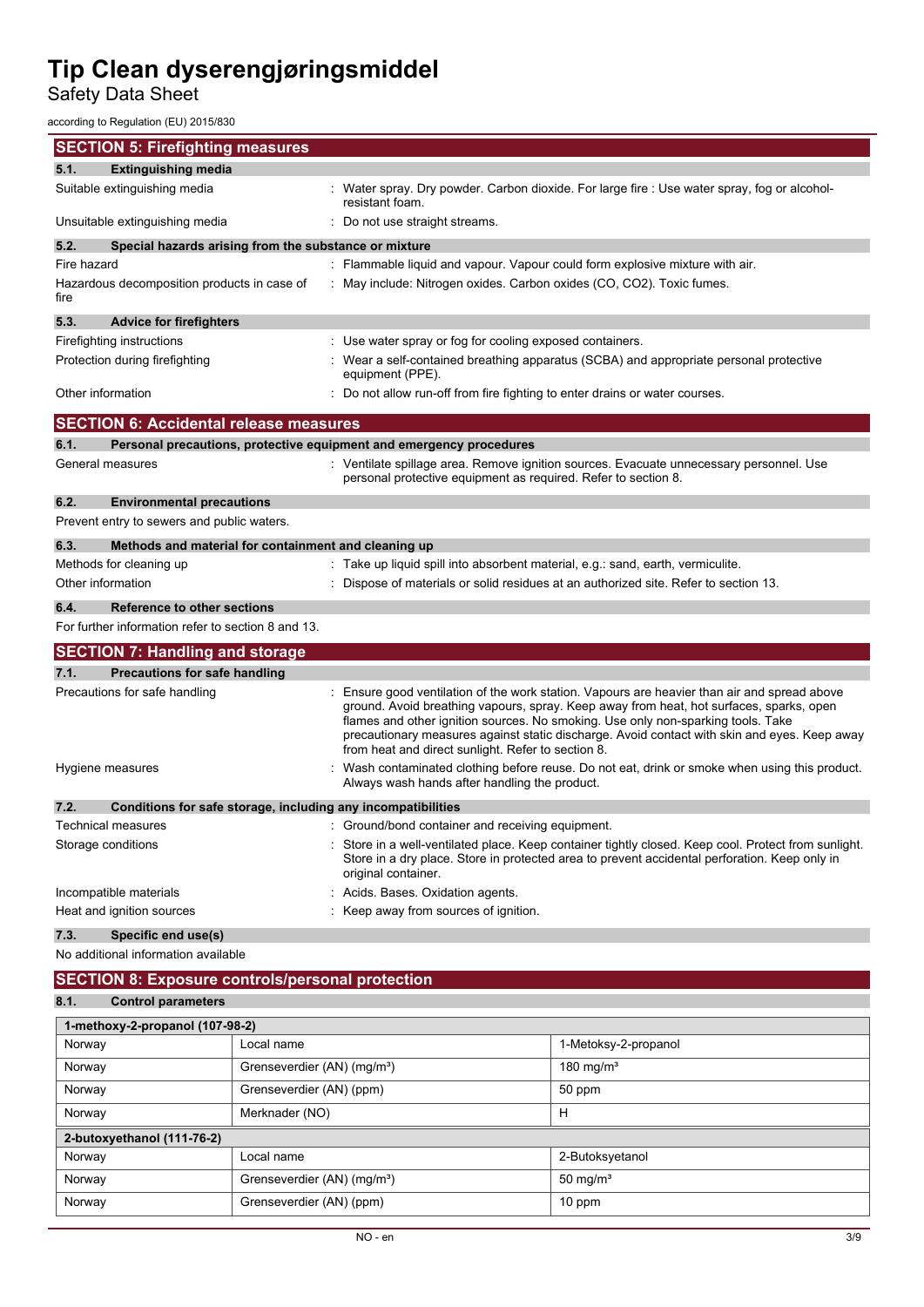## Safety Data Sheet

according to Regulation (EU) 2015/830

| 2-butoxyethanol (111-76-2)                |                                         |                               |  |  |
|-------------------------------------------|-----------------------------------------|-------------------------------|--|--|
| Norway                                    | Merknader (NO)                          | Н                             |  |  |
| N-methyl-2-pyrrolidone (872-50-4)         |                                         |                               |  |  |
| Norway                                    | Local name                              | N-Metyl-2-pyrrolidon          |  |  |
| Norway                                    | Grenseverdier (AN) (mg/m <sup>3</sup> ) | $20 \text{ mg/m}^3$           |  |  |
| Norway                                    | Grenseverdier (AN) (ppm)                | 5 ppm                         |  |  |
| Norway                                    | Grenseverdier (Korttidsverdi) (mg/m3)   | $80 \text{ mg/m}^3$ S         |  |  |
| Norway                                    | Grenseverdier (Korttidsverdi) (ppm)     | 20 ppm S                      |  |  |
| Norway                                    | Merknader (NO)                          | H <sub>R</sub>                |  |  |
| 4-hydroxy-4-methylpentan-2-one (123-42-2) |                                         |                               |  |  |
| Norway                                    | Local name                              | 4-Hydroksy-4-metyl-2-pentanon |  |  |
| Norway                                    | Grenseverdier (AN) (mg/m <sup>3</sup> ) | 120 mg/m <sup>3</sup>         |  |  |
| Norway                                    | Grenseverdier (AN) (ppm)                | 25 ppm                        |  |  |

#### **8.2. Exposure controls**

Appropriate engineering controls : Ensure good ventilation of the work station.

#### **Hand protection:**

Wear suitable gloves resistant to chemical penetration. Neoprene. Polyvinylalcohol (PVA). Breakthrough time : < 1 hour. EN 374. The information below applies to: CAS-no 111-76-2

| Type | Material               | Permeation        | Thickness (mm) | Standard      |
|------|------------------------|-------------------|----------------|---------------|
|      | Polyvinylalcohol (PVA) | 4 (> 120 minutes) | $---$          | <b>EN 374</b> |
|      | Neoprene rubber (HNBR) | 6 (> 480 minutes) | $---$          | <b>EN 374</b> |

#### **Eye protection:**

Protective goggles. EN 166

#### **Skin and body protection:**

Wear suitable protective clothing. Rubber apron, boots

#### **Respiratory protection:**

| <b>Device</b>                                | <b>Filter type</b> | <b>Condition</b>    | <b>Standard</b> |
|----------------------------------------------|--------------------|---------------------|-----------------|
| <b>Gas filters</b>                           |                    | Short term exposure | EN 14387        |
| Self-contained breathing<br>apparatus (SCBA) |                    | Long term exposure  | <b>EN 137</b>   |

**Environmental exposure controls** : Avoid release to the environment.

### **SECTION 9: Physical and chemical properties**

| Information on basic physical and chemical properties<br>9.1. |                          |
|---------------------------------------------------------------|--------------------------|
| Physical state                                                | $:$ Liquid               |
| Colour                                                        | : Colourless.            |
| Odour                                                         | : characteristic.        |
| Odour threshold                                               | : No data available      |
| рH                                                            | : No data available      |
| Relative evaporation rate (butyl acetate=1)                   | : No data available      |
| Melting point                                                 | : Not applicable         |
| Freezing point                                                | : No data available      |
| Boiling point                                                 | : 117 - 205 $^{\circ}$ C |
| Flash point                                                   | $:37^{\circ}$ C          |
| Auto-ignition temperature                                     | : 240 °C                 |
| Decomposition temperature                                     | : No data available      |
| Flammability (solid, gas)                                     | $:$ Not applicable       |
| Vapour pressure                                               | : No data available      |
| Relative vapour density at 20 °C                              | : No data available      |
| Relative density                                              | No data available        |
|                                                               |                          |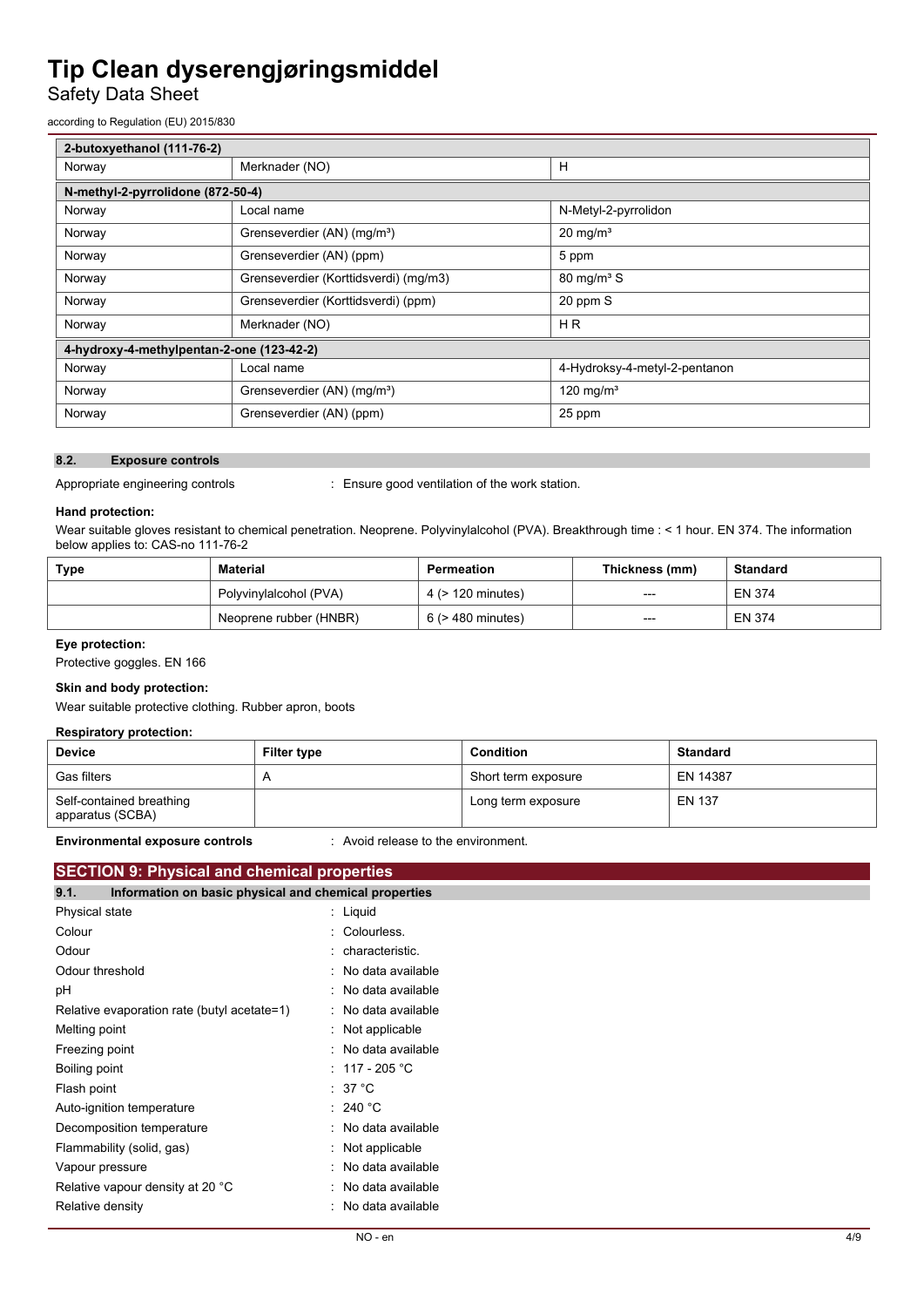Safety Data Sheet

according to Regulation (EU) 2015/830

| Density                          | : $0.814$ g/cm <sup>3</sup>                         |
|----------------------------------|-----------------------------------------------------|
| Solubility                       | : Water: completely soluble.                        |
| Log Pow                          | : No data available                                 |
| Viscosity, kinematic             | : No data available                                 |
| Viscosity, dynamic               | : No data available                                 |
| Explosive properties             | Not explosive. Can form explosive mixture with air. |
| Oxidising properties             | Not classified as oxidizing.                        |
| <b>Explosive limits</b>          | $\therefore$ 1.1 vol %<br>10.6 vol %                |
| 9.2.<br><b>Other information</b> |                                                     |

VOC content : 95,5 %

| <b>SECTION 10: Stability and reactivity</b>           |                                                                                                            |
|-------------------------------------------------------|------------------------------------------------------------------------------------------------------------|
| <b>Reactivity</b><br>10.1.                            |                                                                                                            |
| Flammable liquid and vapour.                          |                                                                                                            |
| 10.2.<br><b>Chemical stability</b>                    |                                                                                                            |
| Stable under normal conditions.                       |                                                                                                            |
| 10.3.<br>Possibility of hazardous reactions           |                                                                                                            |
|                                                       | No dangerous reactions known under normal conditions of use. Vapour could form explosive mixture with air. |
| 10.4.<br><b>Conditions to avoid</b>                   |                                                                                                            |
| Heat and ignition sources.                            |                                                                                                            |
| 10.5.<br>Incompatible materials                       |                                                                                                            |
| Oxidizing agent. Strong acids. Strong bases.          |                                                                                                            |
| <b>Hazardous decomposition products</b><br>10.6.      |                                                                                                            |
|                                                       | Under normal conditions of storage and use, hazardous decomposition products should not be produced.       |
|                                                       |                                                                                                            |
| <b>SECTION 11: Toxicological information</b>          |                                                                                                            |
| 11.1.<br>Information on toxicological effects         |                                                                                                            |
| Acute toxicity                                        | : Harmful if swallowed                                                                                     |
| ATE CLP (oral)                                        | 1120,000 mg/kg bodyweight                                                                                  |
| 1-methoxy-2-propanol (107-98-2)                       |                                                                                                            |
| LD50 oral rat                                         | 5660 mg/kg                                                                                                 |
| LD50 dermal rabbit                                    | 13000 mg/kg                                                                                                |
| LC50 inhalation rat (mg/l)                            | 6 mg/l/4h                                                                                                  |
| 2-butoxyethanol (111-76-2)                            |                                                                                                            |
| LD50 oral rat                                         | 560 mg/kg                                                                                                  |
| Skin corrosion/irritation                             | Causes skin irritation.                                                                                    |
| Serious eye damage/irritation                         | Causes serious eye irritation.                                                                             |
| Respiratory or skin sensitisation                     | Not classified (Based on available data, the classification criteria are not met)                          |
| Germ cell mutagenicity                                | Not classified (Based on available data, the classification criteria are not met)                          |
| Carcinogenicity                                       | Not classified (Based on available data, the classification criteria are not met)                          |
| Reproductive toxicity                                 | Not classified (Based on available data, the classification criteria are not met)                          |
| Specific target organ toxicity (single exposure)      | May cause drowsiness or dizziness.                                                                         |
| Specific target organ toxicity (repeated<br>exposure) | : Not classified (Based on available data, the classification criteria are not met)                        |
| Aspiration hazard                                     | Not classified (Based on available data, the classification criteria are not met)                          |
| Other information                                     | : Likely routes of exposure: ingestion, inhalation, skin and eye.                                          |
| <b>SECTION 12: Ecological information</b>             |                                                                                                            |
| 12.1.<br><b>Toxicity</b>                              |                                                                                                            |

| 2-butoxyethanol (111-76-2) |                               |
|----------------------------|-------------------------------|
| ∟C50 fish                  | 1490 mg/l Lepomis macrochirus |
|                            |                               |

Ecology - general intertainment of the product is not considered harmful to aquatic organisms nor to cause long-term adverse

effects in the environment.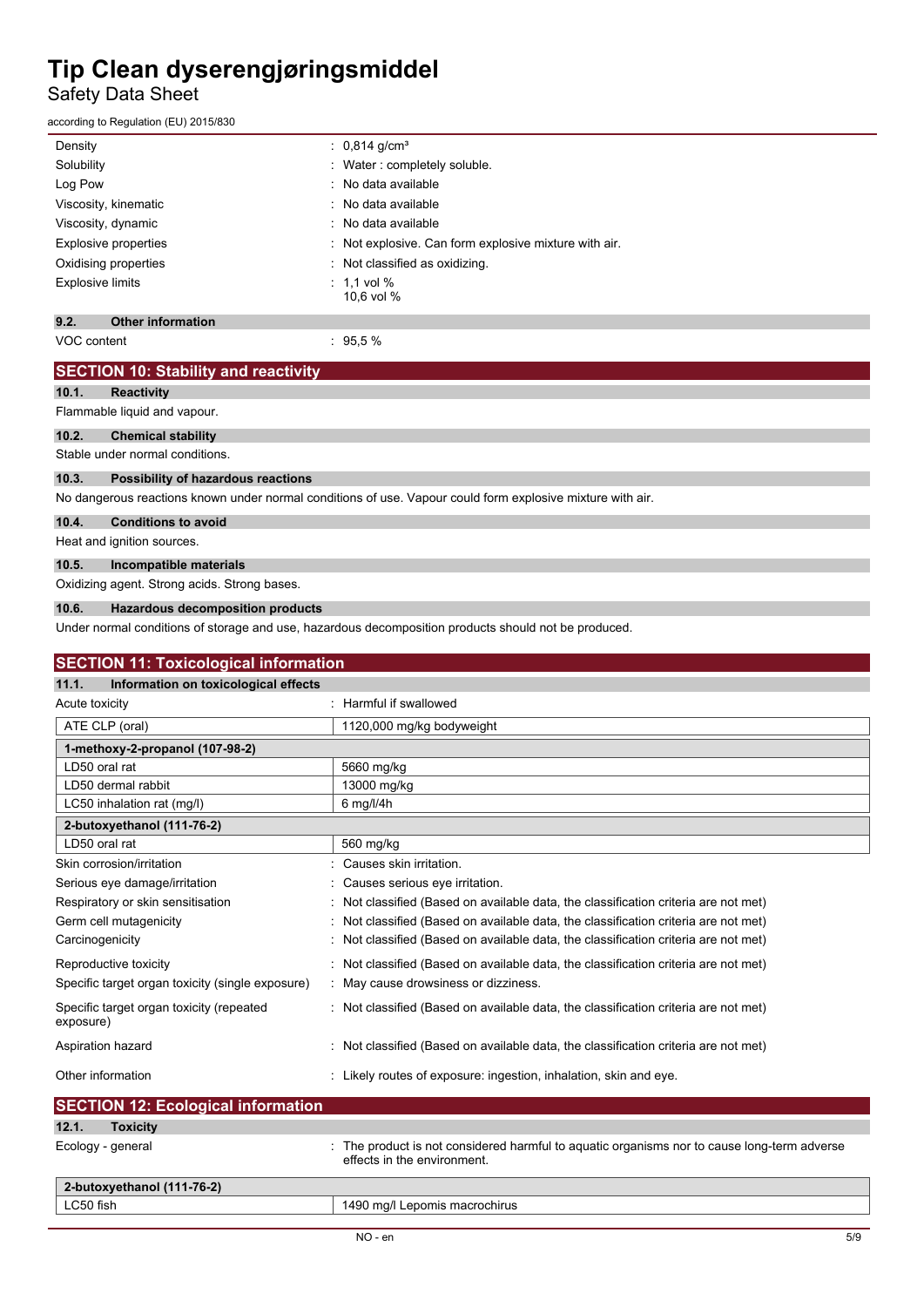Safety Data Sheet

according to Regulation (EU) 2015/830

| 2-butoxyethanol (111-76-2)                                                             |                                                                                                                                                                                 |  |  |
|----------------------------------------------------------------------------------------|---------------------------------------------------------------------------------------------------------------------------------------------------------------------------------|--|--|
| EC50, daphnia                                                                          | 1720 mg/l (24 Hours)                                                                                                                                                            |  |  |
|                                                                                        |                                                                                                                                                                                 |  |  |
| Persistence and degradability<br>12.2.                                                 |                                                                                                                                                                                 |  |  |
| 2-butoxyethanol (111-76-2)                                                             |                                                                                                                                                                                 |  |  |
| Biodegradation                                                                         | > 95 % (OECD 301E)                                                                                                                                                              |  |  |
| 12.3.<br><b>Bioaccumulative potential</b>                                              |                                                                                                                                                                                 |  |  |
| No additional information available                                                    |                                                                                                                                                                                 |  |  |
| 12.4.<br><b>Mobility in soil</b>                                                       |                                                                                                                                                                                 |  |  |
| No additional information available                                                    |                                                                                                                                                                                 |  |  |
| <b>Results of PBT and vPvB assessment</b><br>12.5.                                     |                                                                                                                                                                                 |  |  |
| Tip Clean dyserengjøringsmiddel                                                        |                                                                                                                                                                                 |  |  |
| This substance/mixture does not meet the PBT criteria of REACH regulation, annex XIII  |                                                                                                                                                                                 |  |  |
| This substance/mixture does not meet the vPvB criteria of REACH requiation, annex XIII |                                                                                                                                                                                 |  |  |
| Component                                                                              |                                                                                                                                                                                 |  |  |
| N-methyl-2-pyrrolidone (872-50-4)                                                      | This substance/mixture does not meet the PBT criteria of REACH regulation, annex XIII<br>This substance/mixture does not meet the vPvB criteria of REACH requiation, annex XIII |  |  |
| 12.6.<br>Other adverse effects                                                         |                                                                                                                                                                                 |  |  |

No additional information available

| <b>SECTION 13: Disposal considerations</b> |                                                                                                                                             |  |
|--------------------------------------------|---------------------------------------------------------------------------------------------------------------------------------------------|--|
| 13.1.<br>Waste treatment methods           |                                                                                                                                             |  |
| Regional legislation (waste)               | : Norwegian waste code: 7042 Organic solvents, non-halogenated.                                                                             |  |
| Waste treatment methods                    | : Hazardous waste. Remove to an authorized waste treatment plant.                                                                           |  |
| Additional information                     | : Empty and cleaned packaging can be recycled.                                                                                              |  |
| European List of Waste (LoW) code          | $\div$ 07 01 04* - other organic solvents, washing liguids and mother liguors<br>16 03 05* - organic wastes containing dangerous substances |  |

### **SECTION 14: Transport information**

In accordance with ADR / RID / IMDG / IATA / ADN

| <b>ADR</b>                                                                   | <b>IMDG</b>                                                           | <b>IATA</b>                                                           | <b>ADN</b>                                                            | <b>RID</b>                                                            |
|------------------------------------------------------------------------------|-----------------------------------------------------------------------|-----------------------------------------------------------------------|-----------------------------------------------------------------------|-----------------------------------------------------------------------|
| 14.1.<br><b>UN number</b>                                                    |                                                                       |                                                                       |                                                                       |                                                                       |
| 1993                                                                         | 1993                                                                  | 1993                                                                  | 1993                                                                  | 1993                                                                  |
| 14.2.<br><b>UN proper shipping name</b>                                      |                                                                       |                                                                       |                                                                       |                                                                       |
| FLAMMABLE LIQUID,<br>N.O.S. (1-Metoxy-2-<br>propanol)                        | FLAMMABLE LIQUID,<br>N.O.S. (1-Metoxy-2-<br>propanol)                 | Flammable liquid, n.o.s.<br>(1-Metoxy-2-propanol)                     | FLAMMABLE LIQUID.<br>N.O.S. (1-Metoxy-2-<br>propanol)                 | FLAMMABLE LIQUID,<br>N.O.S. (1-Metoxy-2-<br>propanol)                 |
| <b>Transport document description</b>                                        |                                                                       |                                                                       |                                                                       |                                                                       |
| UN 1993 FLAMMABLE<br>LIQUID, N.O.S. (1-Metoxy-<br>2-propanol), 3, III, (D/E) | UN 1993 FLAMMABLE<br>LIQUID, N.O.S. (1-Metoxy-<br>2-propanol), 3, III | UN 1993 Flammable<br>liquid, n.o.s. (1-Metoxy-2-<br>propanol), 3, III | UN 1993 FLAMMABLE<br>LIQUID, N.O.S. (1-Metoxy-<br>2-propanol), 3, III | UN 1993 FLAMMABLE<br>LIQUID, N.O.S. (1-Metoxy-<br>2-propanol), 3, III |
| 14.3.<br><b>Transport hazard class(es)</b>                                   |                                                                       |                                                                       |                                                                       |                                                                       |
| 3                                                                            | 3                                                                     | 3                                                                     | 3                                                                     | 3                                                                     |
|                                                                              |                                                                       |                                                                       |                                                                       |                                                                       |
| 14.4.<br>Packing group                                                       |                                                                       |                                                                       |                                                                       |                                                                       |
| $\mathbf{III}$                                                               | $\mathbf{III}$                                                        | Ш                                                                     | $\mathbf{III}$                                                        | III                                                                   |
| <b>Environmental hazards</b><br>14.5.                                        |                                                                       |                                                                       |                                                                       |                                                                       |
| Dangerous for the<br>environment : No                                        | Dangerous for the<br>environment : No<br>Marine pollutant: No         | Dangerous for the<br>environment : No                                 | Dangerous for the<br>environment : No                                 | Dangerous for the<br>environment : No                                 |
| No supplementary information available                                       |                                                                       |                                                                       |                                                                       |                                                                       |

#### **14.6. Special precautions for user**

**- Overland transport**

Classification code (ADR) : F1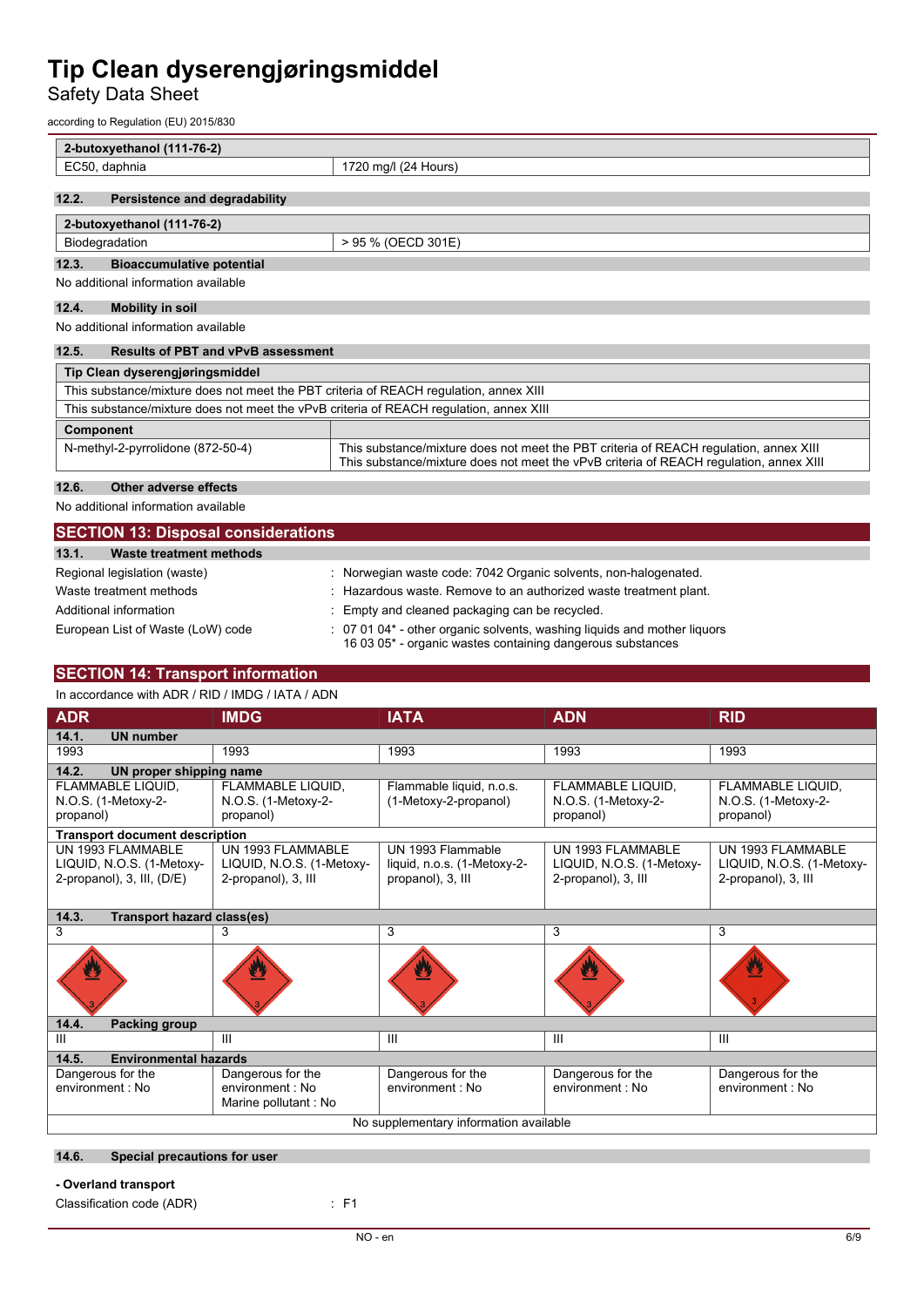## Safety Data Sheet

according to Regulation (EU) 2015/830

| Special provisions (ADR)                                     | : 274, 601, 640E          |
|--------------------------------------------------------------|---------------------------|
| Limited quantities (ADR)                                     | $\therefore$ 5            |
| Excepted quantities (ADR)                                    | $\therefore$ E1           |
| Packing instructions (ADR)                                   | : P001, IBC03, LP01, R001 |
| Mixed packing provisions (ADR)                               | : MP19                    |
| Portable tank and bulk container instructions<br>(ADR)       | : T4                      |
| Portable tank and bulk container special<br>provisions (ADR) | $:$ TP1, TP29             |
| Tank code (ADR)                                              | : LGBF                    |
| Vehicle for tank carriage                                    | : FL                      |
| Transport category (ADR)                                     | : 3                       |
| Special provisions for carriage - Packages<br>(ADR)          | : V12                     |
| Special provisions for carriage - Operation<br>(ADR)         | : S2                      |
| Hazard identification number (Kemler No.)                    | : 30                      |
| Orange plates                                                | 30<br>993                 |
| Tunnel restriction code (ADR)                                | : D/E                     |
| - Transport by sea                                           |                           |
| Special provisions (IMDG)                                    | : 223, 274, 955           |
| Limited quantities (IMDG)                                    | : 5L                      |
| Excepted quantities (IMDG)                                   | E <sub>1</sub><br>÷.      |
| Packing instructions (IMDG)                                  | : P001, LP01              |
| IBC packing instructions (IMDG)                              | IBC03                     |
| Tank instructions (IMDG)                                     | : T4                      |
| Tank special provisions (IMDG)                               | $:$ TP1, TP29             |
| EmS-No. (Fire)                                               | $:$ F-E                   |
| EmS-No. (Spillage)                                           | $: S-E$                   |
| Stowage category (IMDG)                                      | : A                       |
| - Air transport                                              |                           |
| PCA Excepted quantities (IATA)                               | $\therefore$ E1           |
| PCA Limited quantities (IATA)                                | $\therefore$ Y344         |
| PCA limited quantity max net quantity (IATA)                 | : 10L                     |
| PCA packing instructions (IATA)                              | 355                       |
| PCA max net quantity (IATA)                                  | : 60L                     |
| CAO packing instructions (IATA)                              | : 366                     |
| CAO max net quantity (IATA)                                  | : 220L                    |
| Special provisions (IATA)                                    | : A3                      |
| ERG code (IATA)                                              | : 3L                      |
| - Inland waterway transport                                  |                           |
| Classification code (ADN)                                    | : F1                      |
| Special provisions (ADN)                                     | : 274, 601, 640E          |
| Limited quantities (ADN)                                     | : 5L                      |
| Excepted quantities (ADN)                                    | $\therefore$ E1           |
| Carriage permitted (ADN)                                     | $\mathbb{Z}$ T            |
| Equipment required (ADN)                                     | $:$ PP, EX, A             |
| Ventilation (ADN)                                            | : VE01                    |
| Number of blue cones/lights (ADN)                            | $\therefore$ 0            |
| - Rail transport                                             |                           |
| Classification code (RID)                                    | : F1                      |
| Special provisions (RID)                                     | : 274, 601, 640E          |
| Limited quantities (RID)                                     | : 5L                      |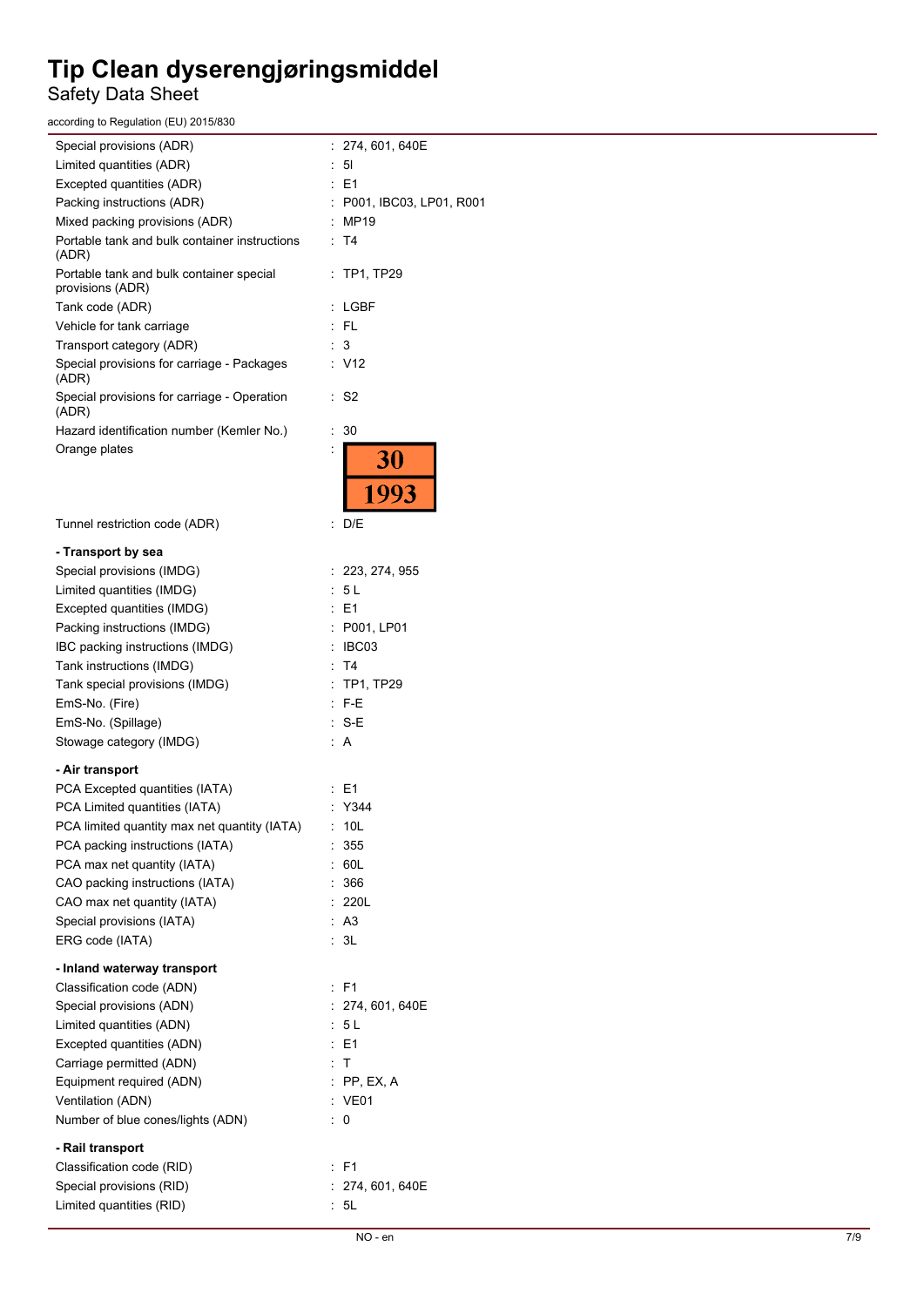### Safety Data Sheet

according to Regulation (EU) 2015/830

| $\therefore$ E1           |
|---------------------------|
| : P001, IBC03, LP01, R001 |
| : MP19                    |
| : T4                      |
| $\therefore$ TP1. TP29    |
| $:$ LGBF                  |
| : 3                       |
| $\therefore$ W12          |
| : CE4                     |
| 30                        |
|                           |

**14.7. Transport in bulk according to Annex II of MARPOL and the IBC Code**

#### Not applicable

#### **SECTION 15: Regulatory information**

**15.1. Safety, health and environmental regulations/legislation specific for the substance or mixture**

#### **EU-Regulations**

Contains no REACH substances with Annex XVII restrictions

Contains a substance on the REACH candidate list in concentration ≥ 0.1% or with a lower specific limit: 1-Methyl-2-pyrrolidone (EC 212-828-1, CAS 872-50-4)

Contains no REACH Annex XIV substances

| VOC content                                                   | $\therefore$ 95.5 %                   |
|---------------------------------------------------------------|---------------------------------------|
| Other information, restriction and prohibition<br>requlations | : Detergent Regulation (648/2004/EC). |

#### **National regulations**

No additional information available

#### **15.2. Chemical safety assessment**

No chemical safety assessment has been carried out

### **SECTION 16: Other information**

| Abbreviations and acronyms: |                                          |  |
|-----------------------------|------------------------------------------|--|
| LD50                        | Median lethal dose                       |  |
| PBT                         | Persistent Bioaccumulative Toxic         |  |
| vPvB                        | Very Persistent and Very Bioaccumulative |  |

#### Full text of H- and EUH-statements:

| Acute Tox. 4 (Dermal)             | Acute toxicity (dermal), Category 4                                                        |
|-----------------------------------|--------------------------------------------------------------------------------------------|
| Acute Tox. 4 (Inhalation: vapour) | Acute toxicity (inhalation: vapour) Category 4                                             |
| Acute Tox. 4 (Oral)               | Acute toxicity (oral), Category 4                                                          |
| Eye Irrit. 2                      | Serious eye damage/eye irritation, Category 2                                              |
| Flam. Liq. 3                      | Flammable liquids, Category 3                                                              |
| Repr. 1B                          | Reproductive toxicity, Category 1B                                                         |
| Skin Irrit. 2                     | Skin corrosion/irritation, Category 2                                                      |
| STOT SE3                          | Specific target organ toxicity — Single exposure, Category 3, Narcosis                     |
| STOT SE3                          | Specific target organ toxicity — Single exposure, Category 3, Respiratory tract irritation |
| H <sub>226</sub>                  | Flammable liquid and vapour                                                                |
| H302                              | Harmful if swallowed                                                                       |
| H312                              | Harmful in contact with skin                                                               |
| H315                              | Causes skin irritation                                                                     |
| H319                              | Causes serious eye irritation                                                              |
| H332                              | Harmful if inhaled                                                                         |
| H335                              | May cause respiratory irritation                                                           |
| H336                              | May cause drowsiness or dizziness                                                          |
| <b>H360D</b>                      | May damage the unborn child                                                                |